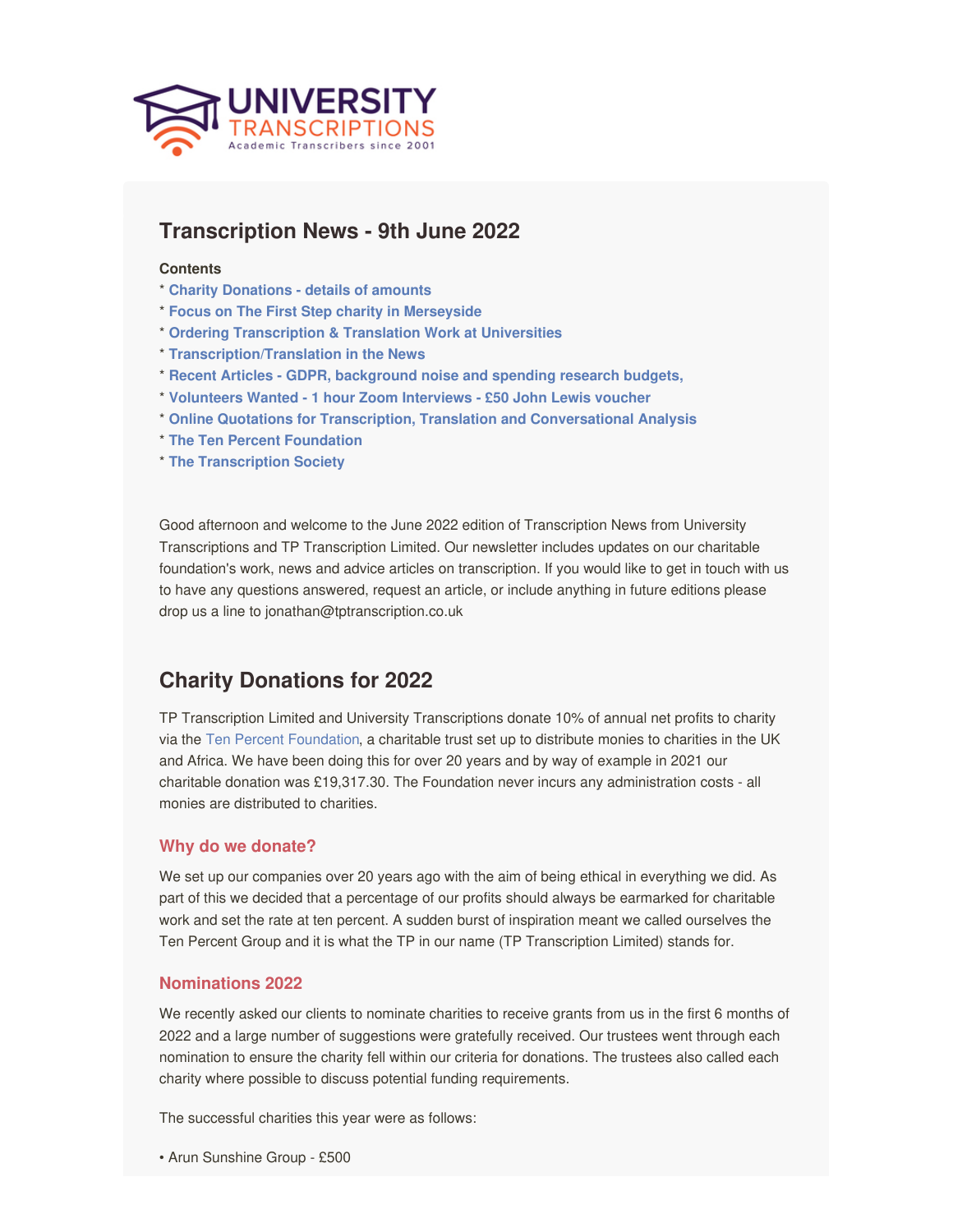- Ichthyosis Support Group £500
- Men in Sheds £500
- The First Step £1500
- Rights of Women £750
- Cure Parkinsons £1000
- Prison Choir Project £500
- PACE Charitable Trust £500
- Dundee Stroke Exercise Club £1000
- The Proud Trust £500
- The Cure & Action for Tay-Sachs £1000
- Leeds Womens Aid £500
- The Children's Heartbeat Trust £1000

We will provide an outline of each charity every month for the next 12 months and how the money has been spent.

Two of the charities are existing recipients of funding - The First Step has been receiving donations from us for 7 years and we have funded long term projects for them including a perpetrators of domestic violence course. This time round we are funding an industrial strength tumble dryer for their Merseyside refuge. Cure Parkinsons is a charity very close to our hearts as one of our trustees' family members suffered from Parkinsons for a good number of years. We have been donating for over 8 years and monies donated to this particular charity go straight into funding research around finding a cure for Parkinsons unlike certain other charities in this area.

We have a strict list of criteria in relation our donating which is available on theTen Percent Foundation website. Donations tend to be within the range of [£500-£2000](http://www.tenpercentfoundation.org) per charity per year, although in the past we have supported charities over a period of 5 years with donations going towards specific ongoing projects.

If you have any questions about the work of the Ten Percent Foundation, please email jonathan@tptranscription.co.uk or visit our website at <http://www.tenpercentfoundation.org>



*Sensory room at the refuge - our donation in 2021*

# **Focus on The First Step - £1,500 donation**

The First Step, in a few sentences, is a domestic violence project based in Kirkby and working with victims/survivors and perpetrators of domestic violence across the region. They aim to provide support and protection to people experiencing domestic abuse and to improve or promote new services. Their services are provided to any residents of Knowsley borough. Knowsley is one of the poorest boroughs in the UK one of the local towns, Kirkby, only recently got its first supermarket; this in a borough where an estimated 33% of the population have no access to a car.

A few numbers (all 2021): 1080 people engaged with 67% of service users aged 21-40

520 referrals to the charity's IDSVA (Independent Domestic & Violence Advocate) 353 referrals to the charity's 36 bed refuge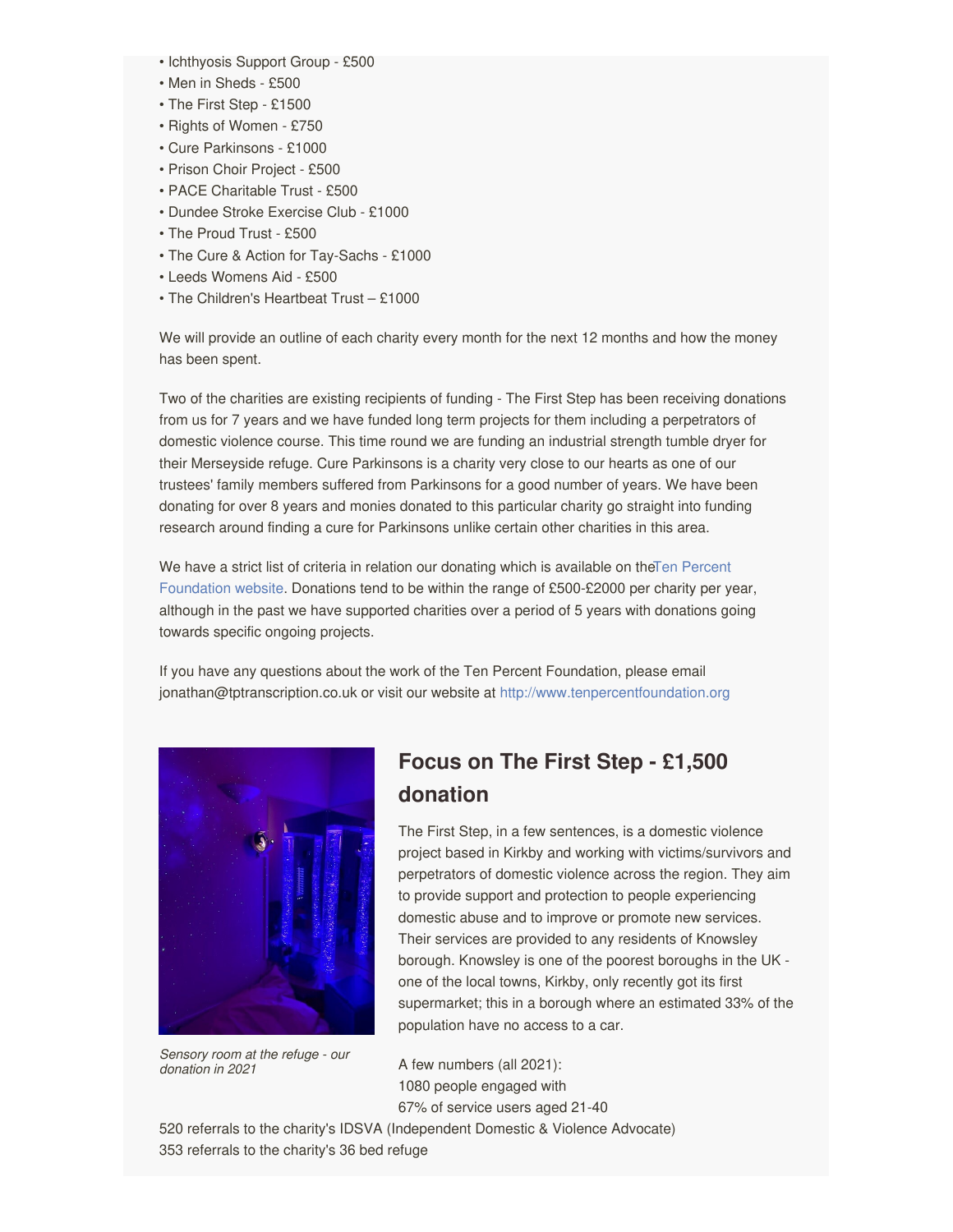160 self-referrals to the service for longer term support £712k income and £700k expenditure

In 2016 one of our trustees visited the charity and spoke to the chief executive about the work of the organisation. The CEO spoke of the need to recognise that dealing with domestic violence is not just about ticking boxes to say that someone has been extracted from a situation and is now 'out of it', but rather to look at addressing the behaviour of the instigator of the domestic violence and deal with that. Of course problems abound with trying to ensure that victims stay away from perpetrators. A lot of perpetrators of domestic violence are charming, manipulative and very difficult to deal with. Its always easier to deal with victims, who by the very nature of their position often have low selfesteem and are simpler for the professionals dealing with families to manage.

From 2016 to 2021 we committed quite a high proportion of our donations to The First Step. We donated £2,500 of funding per year for 5 years to go towards the costs of running the perpetrator course. This was not a course linked to the probation service (ie not a 'complete the course or go to prison' type operation). The service took referrals from community organisations as well as selfreferrals from men who recognised the need to get help. 50% of applicants are rejected following an initial assessment. It lasted 26 weeks - one of the most striking examples of the behavioural change by attendees was the need for course participants to call their partners by their names, other than "her", "it" and much worse. Something so simple yet shocking. Unfortunately the service was cancelled due to funding being pulled elsewhere - which is of course forever an issue for the charity sector.

In 2019 and 2020 our money was used for emergency security or 'target hardening' of victim/survivors homes when they were in imminent danger from the perpetrator, which meant of course that there was a higher chance of them remaining in the property. The types of items for people's homes the funding covered included the purchase and installation of security lights, extra locks, protective film for windows to minimise them being smashed, fire proof bags fitted internally to letter boxes, security camera systems etc.

In 2021 we donated to the refuge, providing funding towards their sensory room. There is a photo of the room above. The refuge manager talked at the time about children and their mothers utilising the space to find solace and calm in what is an incredibly stressful time in their lives.

The future of First Step looks as strong as a charity dependent on external funding can be. They have just appointed a new CEO, they have some steady streams of funding coming in and the domestic abuse bill that went through parliament last year has resulted in focus on domestic violence charities and their services, which has meant additional support.

In 2022 we are going to fund a tumble dryer for the refuge to the value of  $£1,500$ .

You can find out more about The First Step by visiting their websit[ewww.thefirststep.org.uk](https://www.thefirststep.org.uk).

You can also donate to the charity by visitin[gwww.justgiving.com/thefirststep](https://www.justgiving.com/thefirststep)

# **Ordering Transcription & Translation Work at Universities**

This may seem a fairly obvious article and piece of advice to provide, but there are a lot of different issues that arise when it comes to placing an order for transcription or translation work at a university. We are specialists in academic transcription and translation work and we work with universities across the UK and worldwide.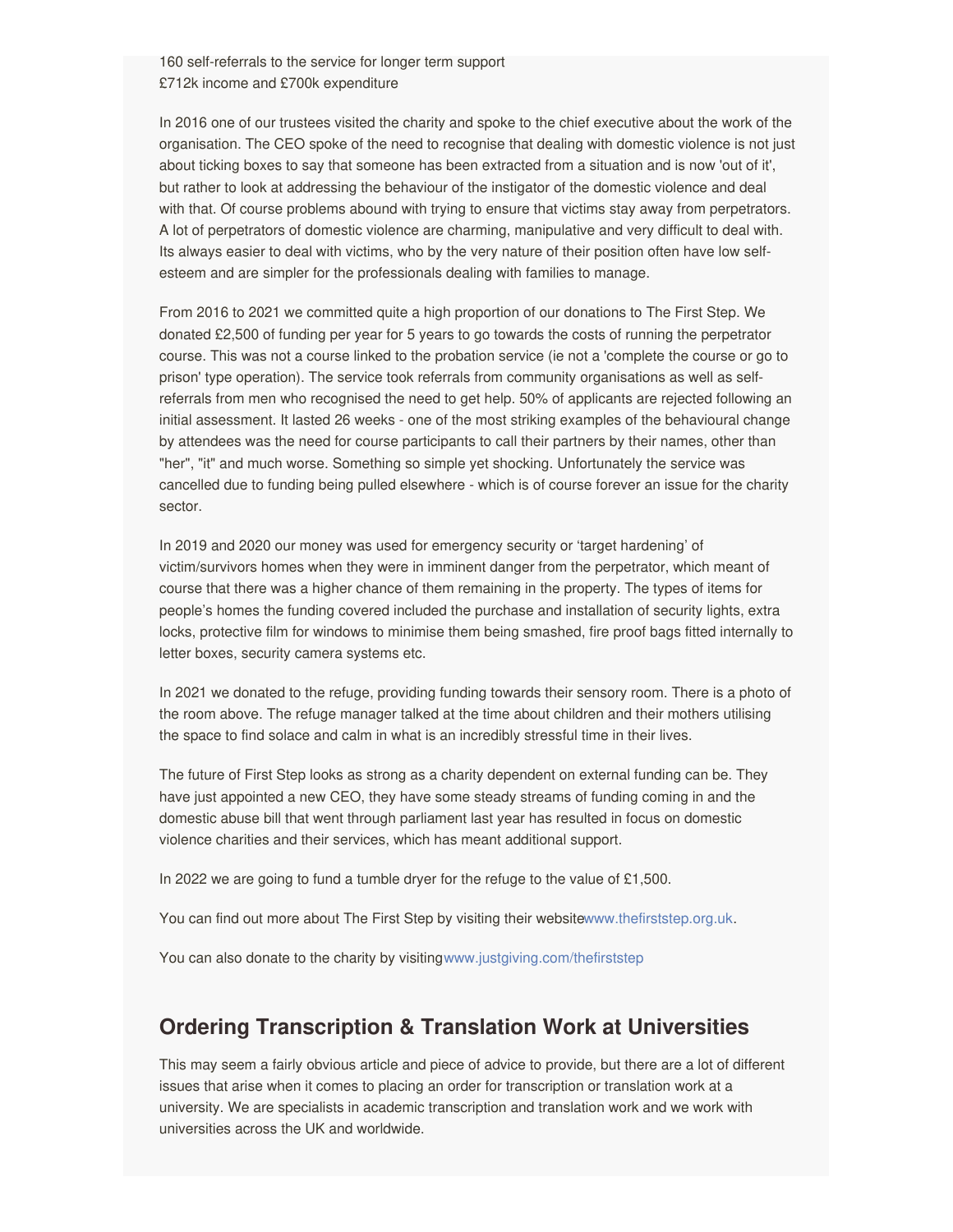#### **French Universities – Example**

Every university seems to have its own specific requirements when it comes to placing an order. Take French universities for example. We regularly undertake work on behalf of academic clients in France, providing transcription and translation services to a range of French universities including Paris Cité University and l'université de Bordeaux. To place an order and get paid for this work, clients at the universities have to provide us with a reference number which in turn has to be put onto an online purchasing system called Chorus, used by every university in France.

Once the work is complete we have to invoice via Chorus and post our invoices directly onto the system so that they can be processed by the individual university's finance team. There are about three or four different pieces of information that have to go on to that document. We are listed as suppliers to those universities, which means that everything is already on the system for them and we are ready to go each time a new order is placed.

### **UK Universities – Point of Contact**

Similarly, other universities have a specific point of contact within the university for transcription work to be cleared.

Take for example a university in the southwest. If any of their PhD students require transcription work completing for their thesis or specific research, there is a named person within that particular university who is responsible for processing all the orders and determining how the work is completed.

University Transcriptions have been working with that particular university for a very long time, so if any PhD students do place an order we can advise them on how to get their funding approved, who to speak to and how they get the whole process undertaken within the university.

### **Data Processing Agreements**

Most universities have a specific requirement for any suppliers undertaking work with research data to have signed a data processing agreement and have that in place across the university. Similarly, they can require the providers to hold ISO and Cyber Essentials accreditation. Quite often a supplier number is only given out after particular information has been supplied and the university has been through a verification process.

For most universities in the UK, University Transcriptions and TP Transcription Limited are recognised suppliers with the ability to process orders because we have been approved by the appropriate department at individual institutions.

#### **Advice for Specific Universities**

If you have a piece of transcription or translation work to complete and would like assistance in getting it processed by a specific university, feel free to contact us. We are always happy to assist with the completion of purchase orders and provide templates for supplier agreements, data processing agreements and service level agreements. We have existing service level agreements in place for particular universities, and very often it is simply a case of us providing you with the generic copy of the agreement that we hold in order for you to get approval for your work.

### **Recent Advice Articles**

[Spending](https://www.tptranscription.co.uk/spending-research-budgets-before-deadlines/) research budgets before deadlines UK & EU GDPR - complete [harmony?](https://www.tptranscription.co.uk/eu-and-uk-gdpr-complete-harmony/)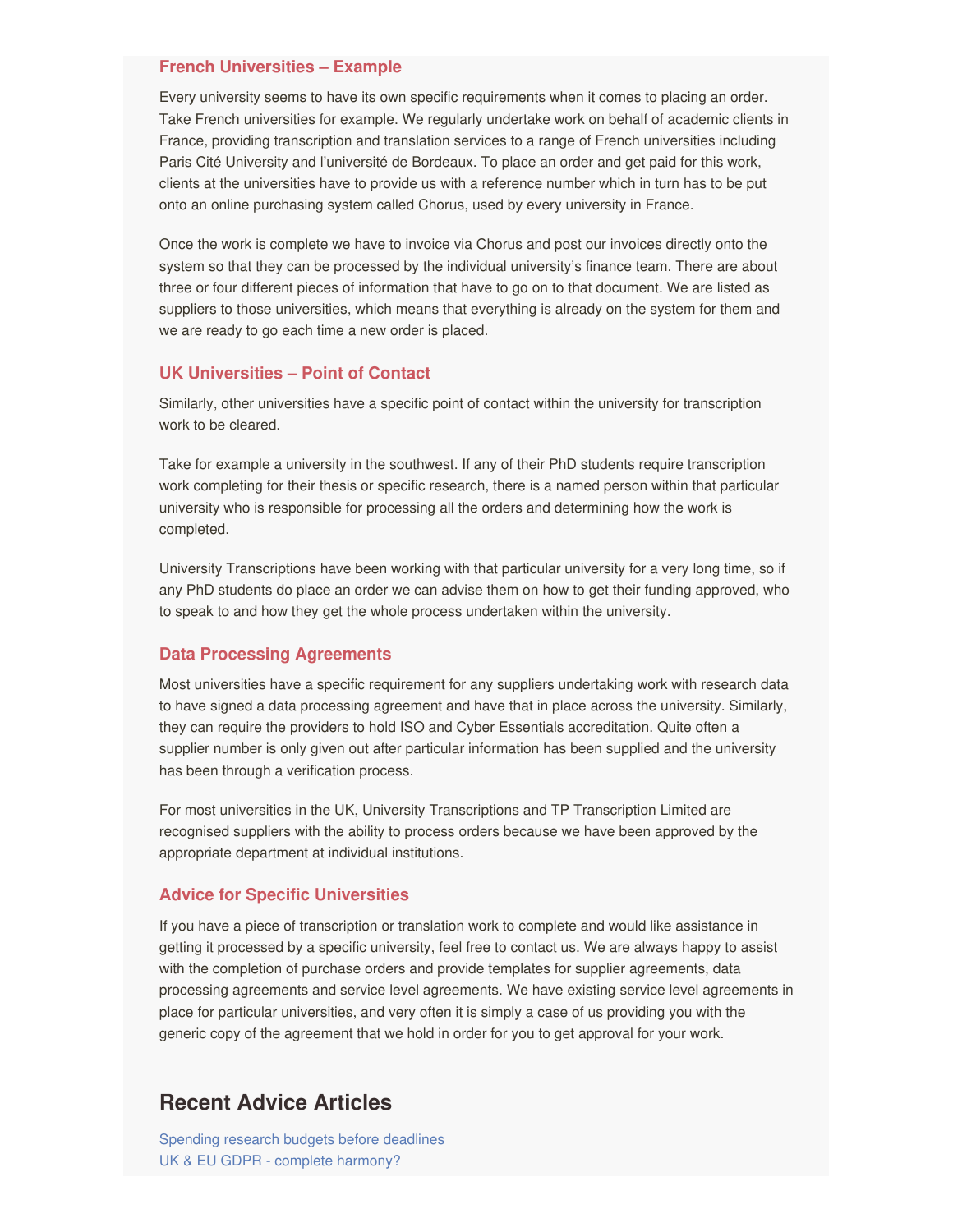#### **For a full list of over 50 articles on our [website](https://www.tptranscription.co.uk/articles-advice/) please click here.**

## **Volunteers wanted for research project - £50 gift voucher**

University Transcriptions are looking for volunteers to interview in the next 2-3 weeks. We are conducting a market research project specifically for our own business (no 3rd party access to data) and questions will be asked about your lifestyle, preferences, purchasing habits and much more besides! Each interview will last for a maximum of 60 minutes. We will send a £50 John Lewis Gift Voucher to each volunteer by way of a thank you. All interviews will be conducted in strict confidence and data collected will be used solely for our internal project and deleted once complete. On request we will sign and provide a confidentiality agreement and data processing agreement to each participant.

If you would like to volunteer, please email[jonathan@tptranscription.co.uk](mailto:jonathan@tptranscription.co.uk). All offers of assistance gratefully received.

## **Transcription in the News**

Recent transcription and translation service news as follows:

#### **BBC develop a prototype transcription service - 'Transcriptor'**

The BBC have utlitised online open source coding called 'Kaldi' to have a go at generating a prototype automated speech to text generator. This seems to be in a development phase at the moment, along with streaming transcription software. We will watch this with interest to see whether it is more effective in the long run than other current automated offerings..

#### **Anna Gresty completes the Bangor University Help to Grow Management Course**

Anna Gresty, MD of TP Transcription Limited, has recently completed the Bangor University course aimed at improving the management skills of owners and directors of SME companies. During her time on the course she has looked at process change management, developing international markets and improving performance. Anna can thoroughly recommend the course to anyone else, which is subsidised by government for 90% of the cost. It includes the assistance of a business mentor and peer groups. "What a great idea - something every SME thinking about the future should be looking at completing" said Anna. She is the second director from TP Transcription Limited to complete the course. Jonathan Fagan also attended the University of Salford Management Course earlier in the year and was similarly impressed. For full details of these courses please google "Help to Grow".

#### **80% of Netflix users switch on subtitling**

In a sign of the times, the majority of younger views aged 18-25 now watch TV and streaming services with the subtitling or closed captions switched on. As increasing numbers of people watch and interact with multiple media devices at once, subtitling is enabling viewers to watch the TV but at the same time text and converse in a room without the sound from the TV taking over. A study by Netflix showed the 80% usage of subtitling, which is indicative of a change of use of TV and streaming services. And perhaps a good reason to make sure that subtitles are accurate!

Recent article from The [Conversation](https://theconversation.com/whats-japanese-for-ruck-turning-rugbys-technical-terms-into-an-international-language-183816) about turning rugby terms into an international language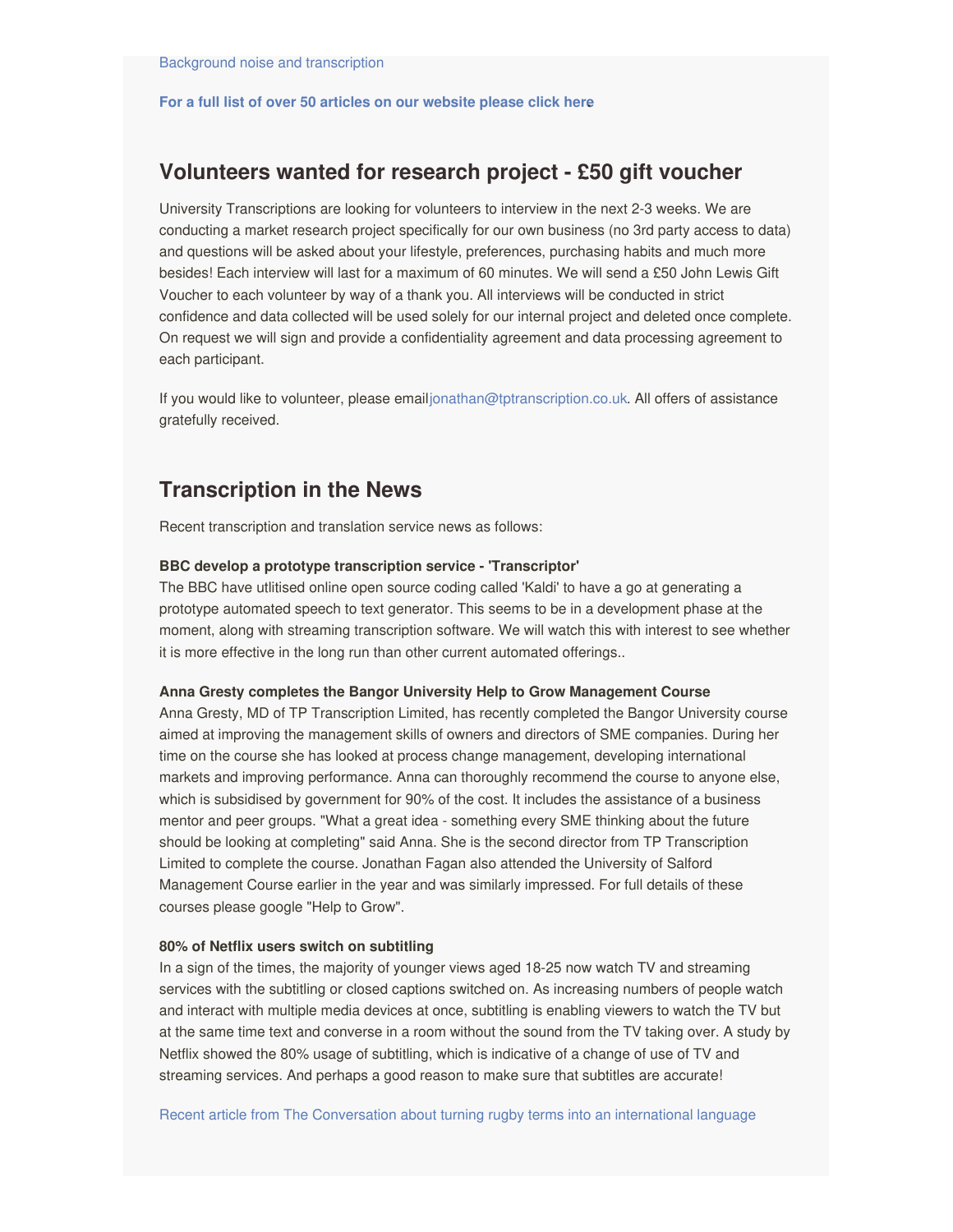# **The Transcription Society - providing professional accreditation to academic and business transcribers**

The Transcription Society is a not-for-profit organisation dedicated to improving standards in the transcription industry and providing accreditation to both individual and corporate members. The organisation is run on a not for profit basis and registered in the UK with Companies House. The society offers individual transcribers the chance to obtain professional recognition for their standards of work and provides corporate members with recognition that they subscribe to a professional level of industry standards for quality and ethics.

Needless to say, TP Transcription Limited is a corporate member and our directors sit on the board of the Transcription Society. For details of the transcription standards the Society promotes, please visit [www.transcriptionsociety.org](http://www.transcriptionsociety.org).

We hope you have enjoyed reading our monthly newsletter and look forward to hearing from you if we can assist further.

Kind regards

Jonathan Fagan (he/him) Founder & Director TP Transcription Limited www.tptranscription.co.uk www.universitytranscriptions.co.uk

Email: jbfagan@tenpercentgroup.com

Tel: 01745 813306

Head Office & Admin Centre (all recordings): TP Transcription Limited Pen y Banc Ystrad Pont Denbigh LL16 4RW

London Office: TP Transcription Limited 27 Old Gloucester Street London WC1N 3AX

Glasgow Office: TP Transcription Limited Clyde Offices 2nd Floor 48 West George Street Glasgow G2 1BP

Tel: 0141 432 1180